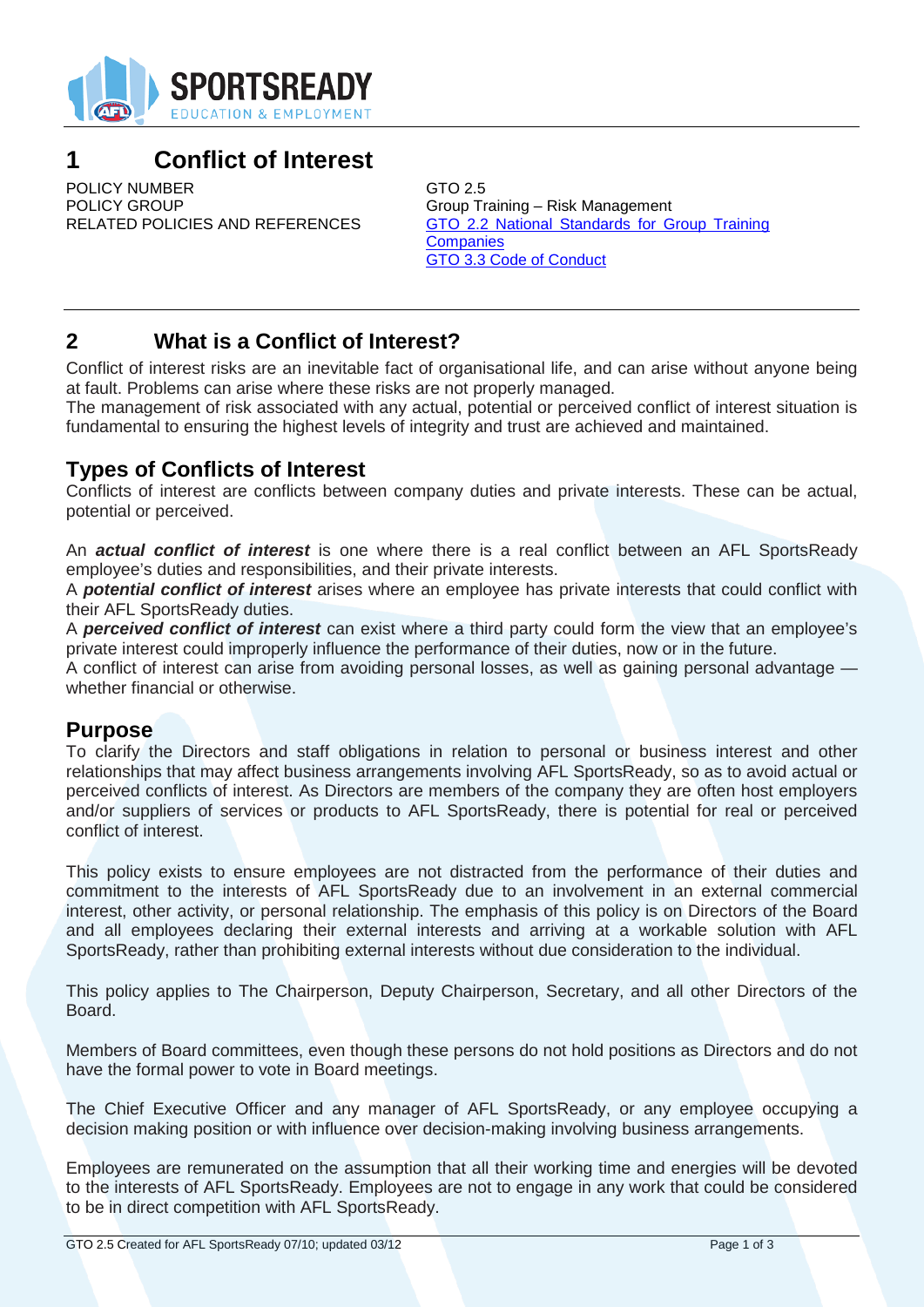

All conflicts of interest whether direct or indirect, actual or potential, pecuniary or nonpecuniary are captured by this policy.

This policy gives a proactive mechanism for handling such situations.

This policy gives compliance to the Corporations Act 2001 and the National Group Training Standard No8.

## **Policy**

#### **Responsibilities of the Organisation**

The best interests of the company as a whole are paramount to other interests of third parties, individual stakeholders, directors, employees or associates.

AFL SportsReady has the responsibility to comply with the legislation and intent of the Corporations Act.

To promote and protect the image and reputation with stakeholders, employees and the general public that AFL SportsReady operates under ethical standards and sound business practices.

To avoid any dissent and unrest in decision-making through upfront publication of a transparent process to handle and record conflict of interest. The process will be concerned with major conflicts of interest of a material nature and this is, to some extent, a matter of judgment contingent upon whether the issue is of significant importance to the company.

Ensuring that AFL SportsReady's interest is not compromised should be the overriding objective of any conflict of interest management strategy. AFL SportsReady is responsible for:

- establishing a system for identifying and managing conflicts of interest in the form of detailed policies and procedures;
- building an organisational culture that supports implementation of all relevant policies through appropriate education, training and enforcement activities;
- reviewing relevant policies and procedures on a regular basis to ensure they are effective;
- receiving and investigating complaints regarding possible breaches of conflict of interest policies;
- monitoring compliance with conflict of interest policies, including responses to alleged breaches.

### **Responsibilities of the Board of Directors and Managers**

The Board of Directors and Managers:

- shall not have a personal interest or engagement with a third party except with the fully informed consent of the company.
- shall not misuse their position or knowledge within the company for personal or professional gain, profit or advantage except with the fully informed consent of the company.
- shall not misappropriate the company's property or knowledge for their own or a third party's advantage or usage except with the fully informed consent of the company.
- shall give notice of any material personal interest or involvement relating to any affairs of the company.

The Board of Directors and Managers; or employees within the company able to make, influence or participate in decisions are responsible for: